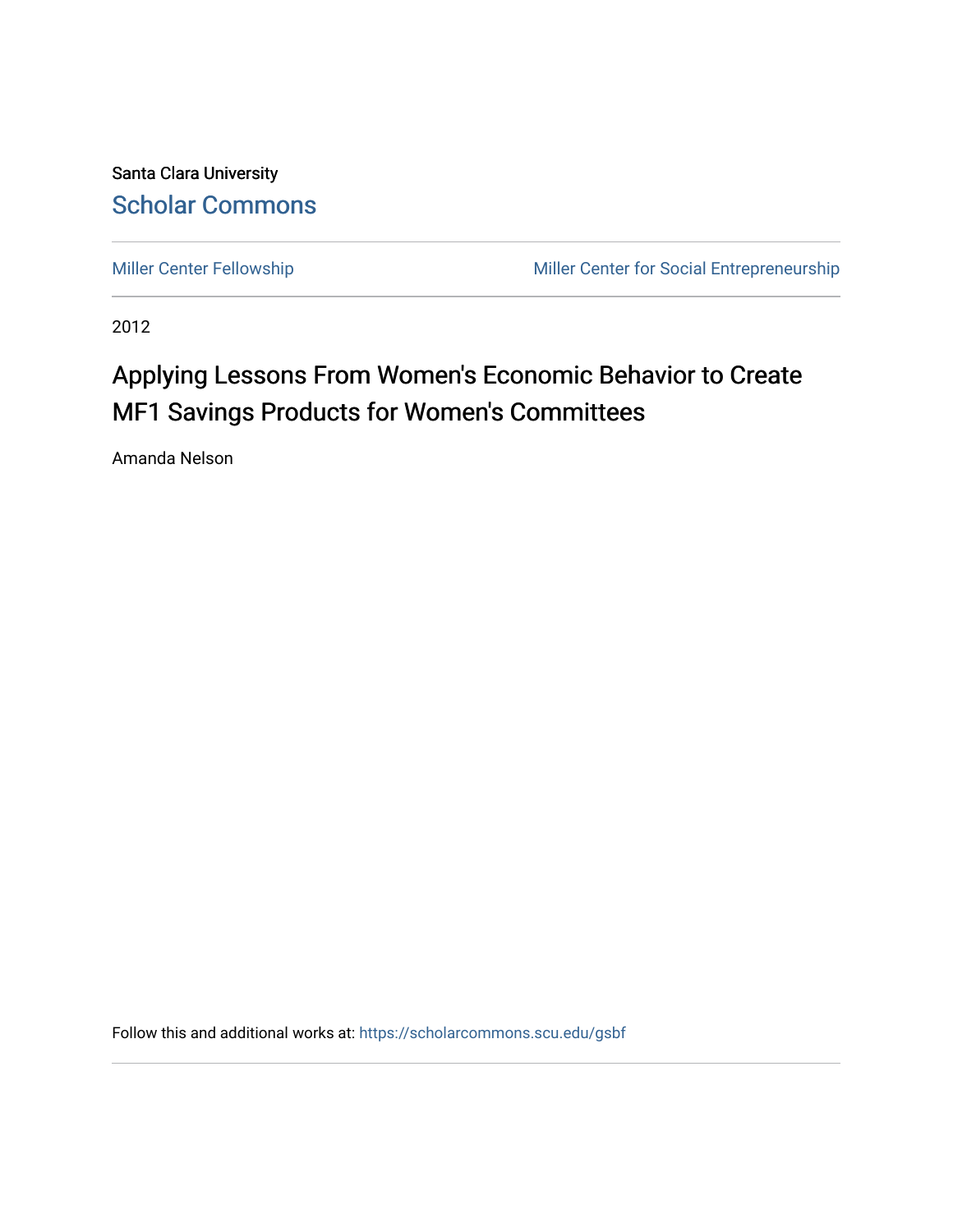# Applying Lessons from Women's Economic Behavior to Create MFI Savings Products for Women's Committees

Amanda Nelson ELSJ 135: Research in Social Entrepreneurship 12 / 5 / 12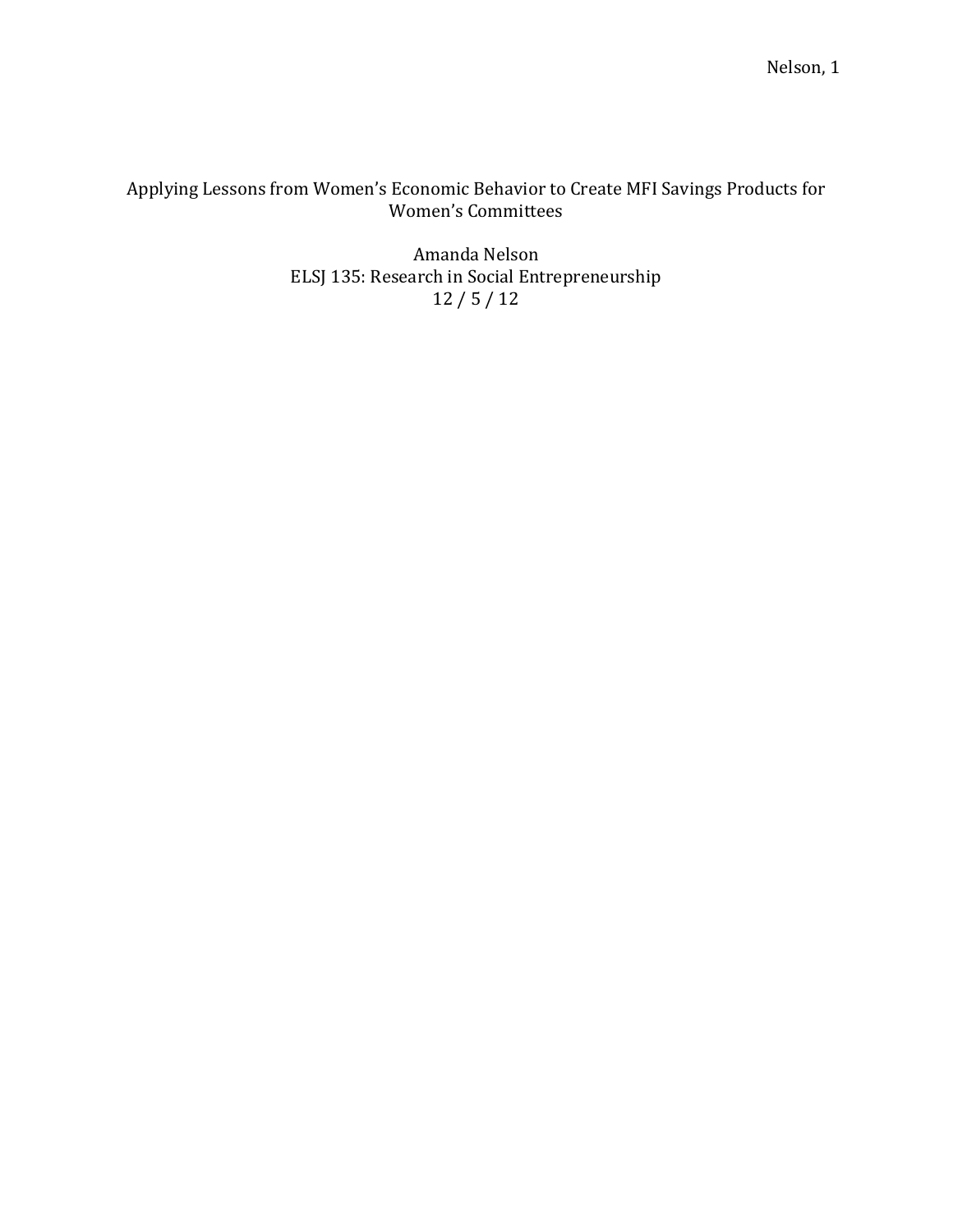## **Introduction and Background**

Along with lack of access to credit, lack of access to savings for the poor is considered a major barrier to economic development (Donnelly, 2). Credit services offered by microfinance organizations have assisted many poor women in improving their financial situation. However, many microfinance organizations lack formal savings products for the poor women they serve, specifically women's committees.

While spending the summer at Fundación Paraguaya, I was floored by the progress that the women were making through the use of their loans. But borrowing is typically riskier than saving, and reliance on loans can lead to over-indebtedness. A focus on debt rather than saving can contribute to a cycle of debt and poverty. While saving requires current sacrifice and delayed gratification, it offers increased flexibility. And while borrowers must pay interest, savers earn it (Vonderlack and Schreiner, 603).

Savings offers financial opportunities that credit cannot, and avoids some of the traps that over-reliance on credit falls into. Accumulated savings can buffer spikes in expected household expenses due to life events like childbirth, school feeds, or religious events as well as unexpected expenses such as natural disasters or widowhood. These accumulated savings also gives the poor the capacity to take advantage of unexpected investment opportunities that may lead to increasing returns in the future (Vonderlack and Schreiner, 603). Fundación Paraguaya, like many other institutions, lacks significant savings products to balance their lending. Only by combining both the saving side with credit, can financial inclusion truly be reached.

There has been an ideological frame shift within the development world from microcredit to microfinance and now to financial inclusion that recognizes that savings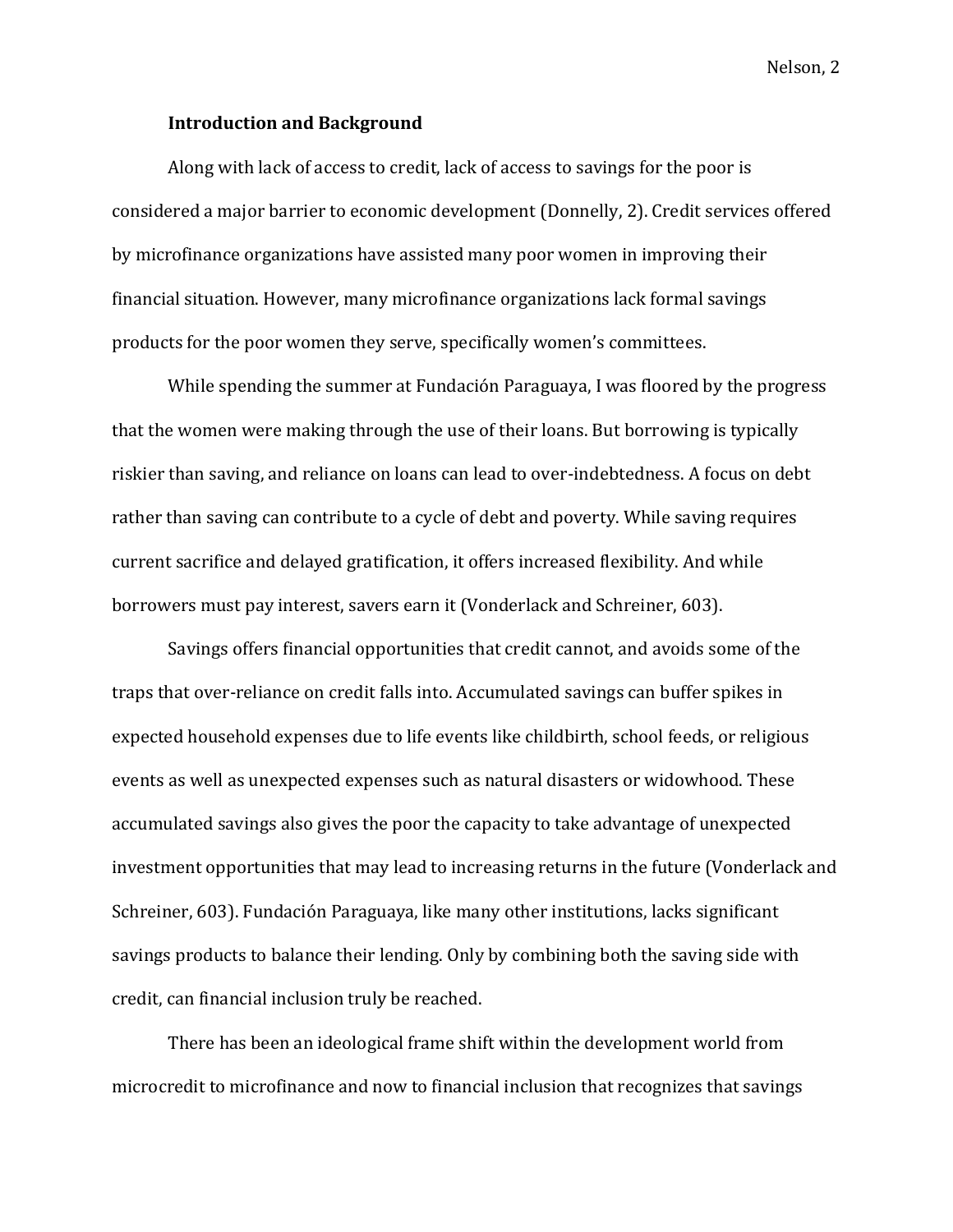products, not just loans, are a key component to assisting the poor, particularly women. And while microfinance is typically targeting towards women, the



Figure I: Loans and Savings Accounts by Institution Type (Donnelly, 11) design of products rarely addresses gender-specific aspects if the use of these financial services (602). In order to move forward towards financial inclusion, effective savings products that take into account women's economic behavior need to be implemented in the marketplace.

## **A Lack of Formal Savings Mechanisms**

My experiences at Fundación Paraguaya reflected the lack of formal savings products for the poor among microfinance institutions. When savings products are offered, they are generally targeted towards more wealthy clients that can afford their own individual lines of credit. In a sample of 166 MFIs, only 27 offered savings (48 offered insurance, 35 offered other services). Among those 27, the only savings products offered were regular savings accounts, fixed term deposits, special purpose savings account and checking accounts (Calcut, Social Performance Blog). Very poor women, who can only save in very small increments, have very few formal options. As a result, these women rely heavily on informal savings mechanisms. While these informal mechanisms give women some options, they lack security and institutional support.

## **Do Women Save Differently?**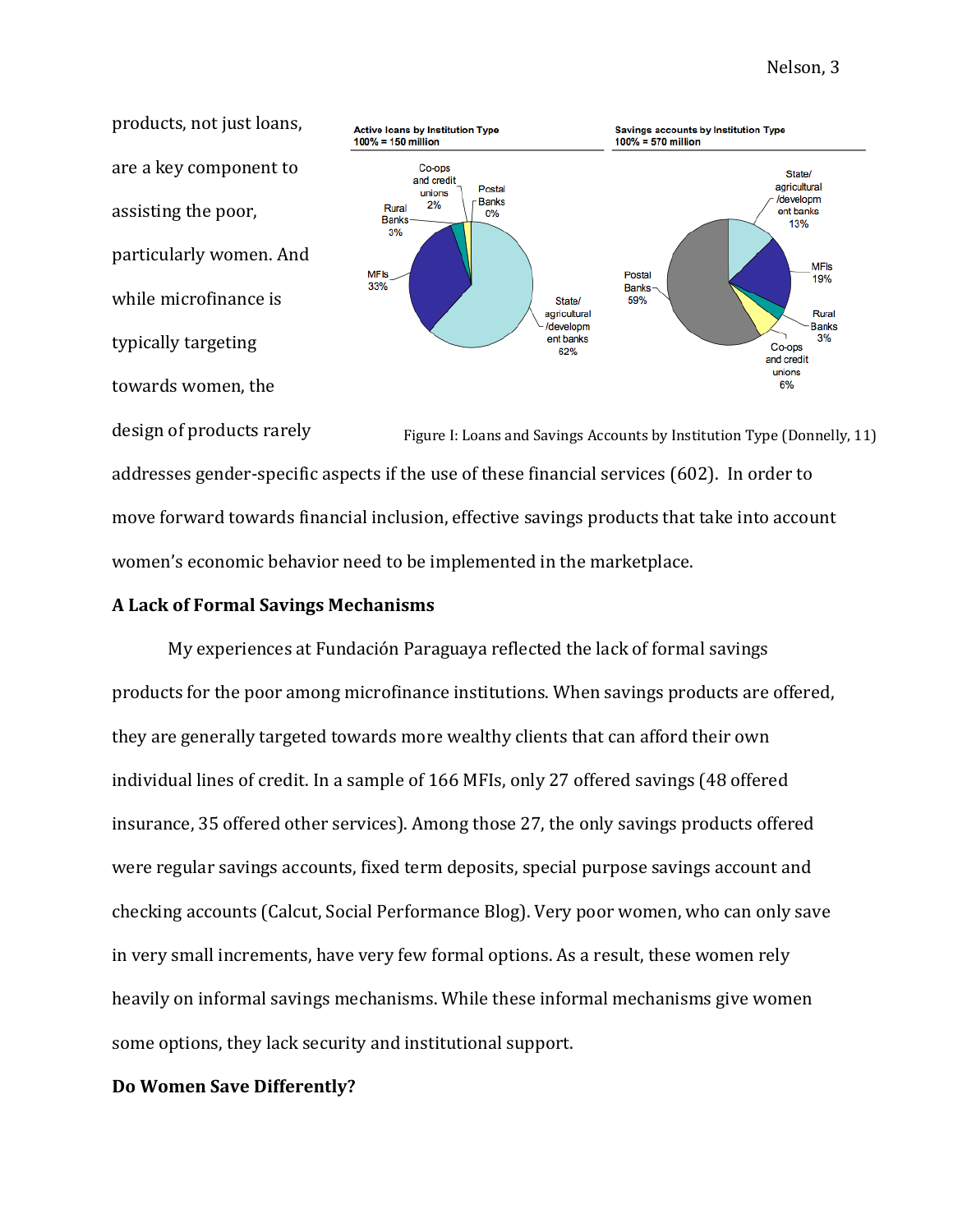Women, particularly poor women, think about money differently. Poor women face unique financial pressures – they are often the "managers" of their household and carry greater parenthood responsibilities. Understanding the "uniqueness" in the way women save can be used to create savings products specifically for women's committees served by MFIs.

There are different societal pressures on men and women to save. In societies with an abundance of men, men tend to spend more and take on debt due to competition between males for mates (Griskevicius et al, 2). Men impress potential partners through spending money. Women, on the other hand, do not have the same societal pressures to spend. In fact, they tend to have pressures to save for education and family events that are considered a part of "running the home".

Behavioral economics studies have shown that choices women make are less individually-oriented and more socially-oriented (Eckel and Grossman, 518). This corroborates evidence that suggests that women save more in a society that is femalebiased (contains an abundance of females). Women are comfortable in a group context, and save more when influenced by social pressure. MFIs have already tapped into this "group" tendency by creating women's committees.

Women, unlike their male counterparts, are comfortable with the long view. They prefer to focus on how spending and investing can support their life goals (Miller). Being the matriarch of a family, women's concerns often include gifting and management of the assets. They're more end-result oriented, whereas, for example, men tend to be more concerned about issues such as rates of return and volatility (Miller).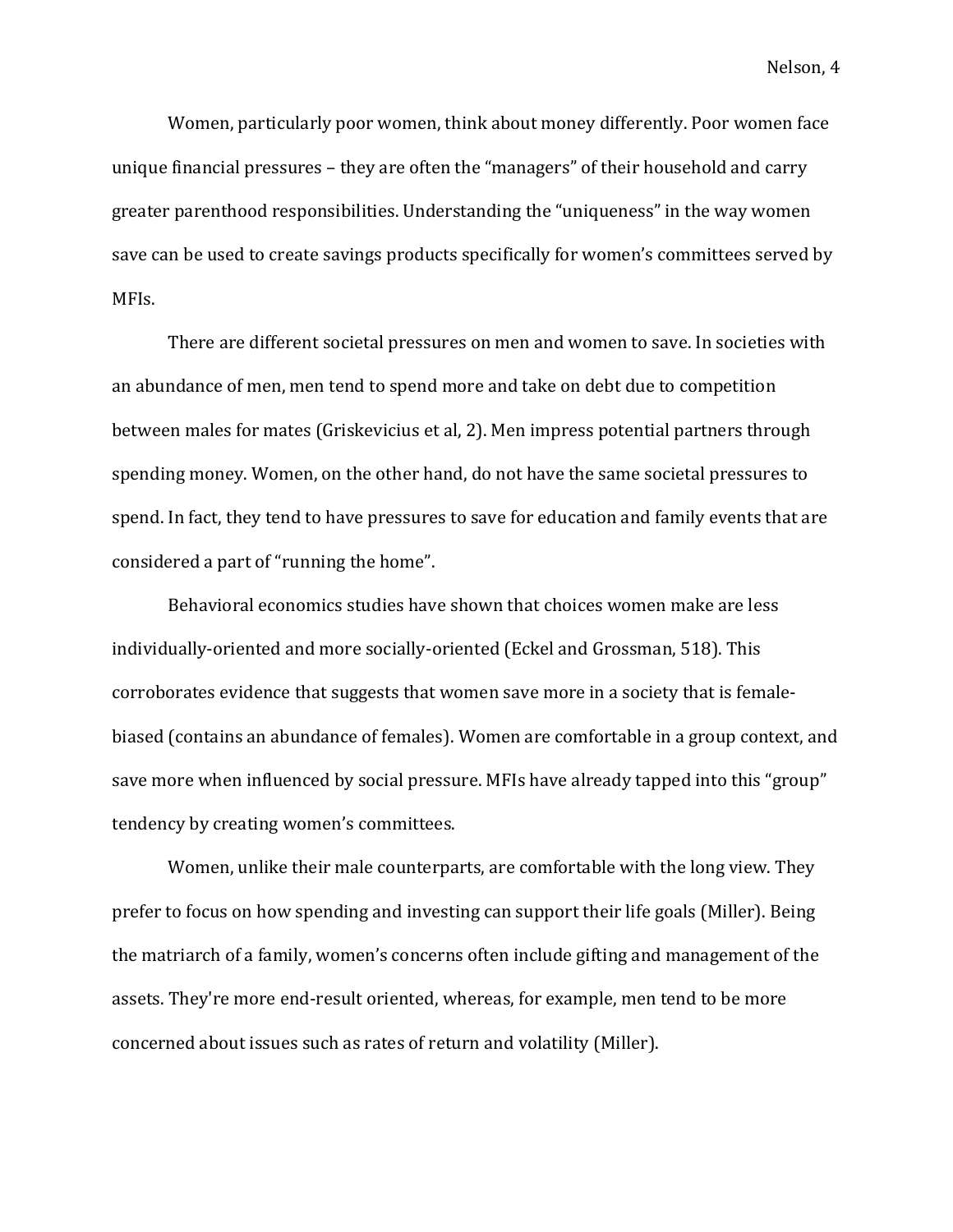However, despite women's role as "manager of the household" and all the responsibilities that go with it, cultural patriarchies and domestic violence that exist in developing countries make it difficult for women to maintain financial independence. While women may oversee household budget and purchases, many husbands jealously guard the family's cash and income. Women's savings face demands from children who need clothes or school fees, husbands who want to drink or gamble, and other family members who want gifts and loans (Vonderlack and Schreiner, 604). Family members, particularly husbands, who assert claims over a woman's money, leave the woman financially vulnerable and unable to accumulate meaningful savings.

It is crucial to create appropriate savings products for these women in order to help them achieve greater financial autonomy. MFIs typically choose to lend to women because evidence suggests that women spend their money on meaningful expenses like healthcare and education. By the same token, women should have savings products that are specifically targeted to them, and tap into their goals and unique economic behavior.

# **What Currently Exists in the Marketplace**: **Informal Savings Products**

There is consistent evidence around the world that poor women make extensive use of informal savings mechanisms. This indicates that a desire to save and willingness to work hard to save does exist among poor women. The poor are already using several informal savings mechanisms such as door-to-door deposit collectors and Rotating Savings and Credit Associations to varying degrees of success (Vonderlack and Schreiner, 602).

The popularity of these kinds of informal savings mechanisms suggests that poor women prefer mechanisms with low transaction costs and assistance with deposit discipline (Vonderlack and Schreiner, 604). Transaction costs are the indirect costs to use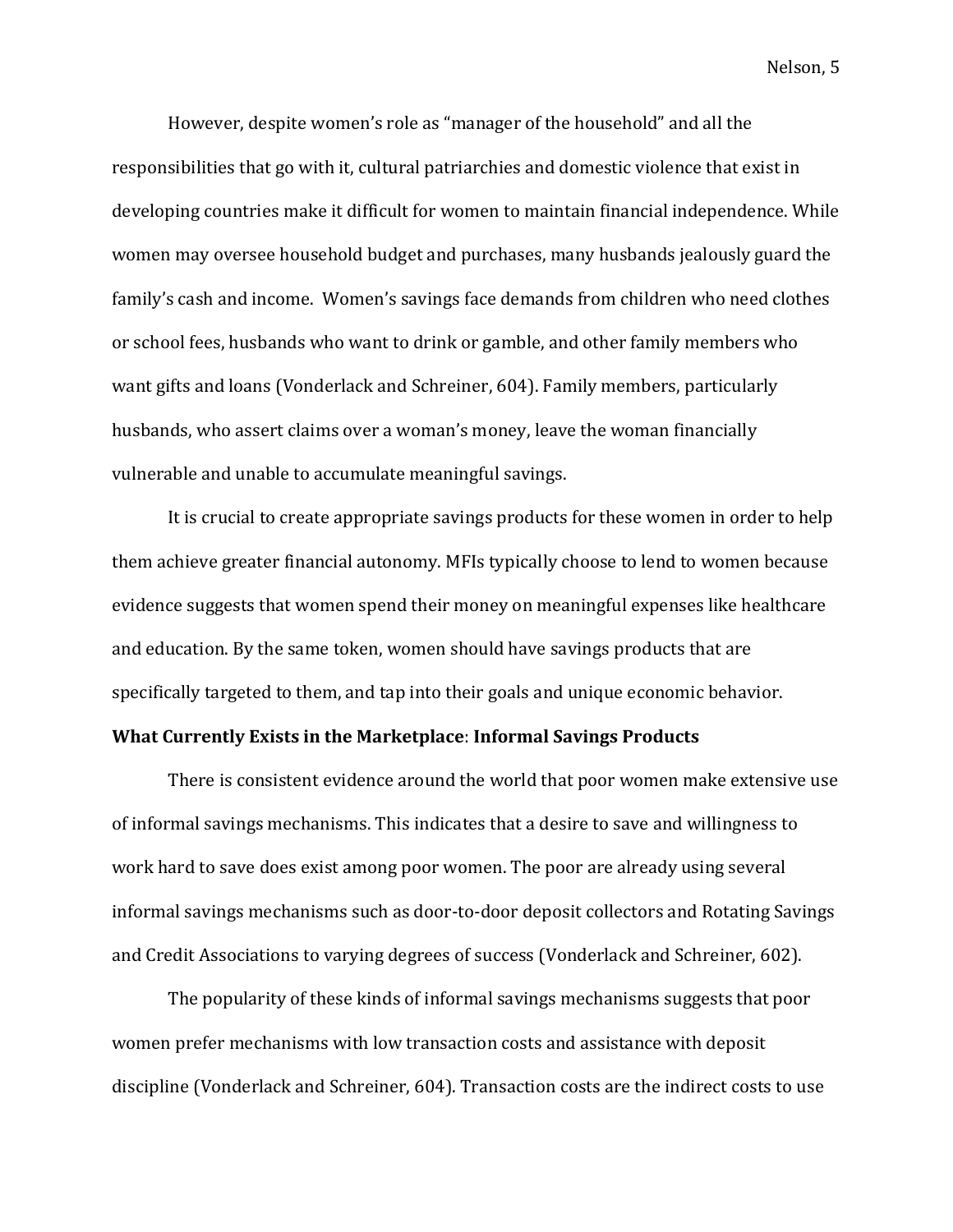financial services, such as paying for transportation or childcare and the loss of time that could be spent working. For these poor women, the transaction costs are a crucial deciding factor in what kind of financial programs they will participate in. Mechanisms that reduce time spent and indirect costs are the most successful.

Because there are so many outside demands on the women's money, they also need assistance with deposit discipline. Having cash in hand is certainly the most convenient, but it is also the most vulnerable to family members or impulsive spending. Storing savings elsewhere, especially when combined with social pressures or formal requirements, can increase the amount saved.

### *Door-to-door deposit collectors*

Deposit collectors visit customers daily to pick up a small, fixed amount. In Ghana, women make 30 small daily deposits during the month. At the end of the month, they receive the equivalent of 28 deposits back as a lump sum (Vonderlack and Schreiner, 604). The poor are willing to pay the deposit collector because they virtually eliminate transaction costs. The presence of the collector also gives them a social pressure to save, and storing their money with the collector with no easy access until the end of the month means they have a reason to turn down monetary requests from relatives.

# *Rotating Savings and Credit Associations*

RoSCAs are small groups of individuals who already have existing social bonds that make fixed contributions to a group savings pot at certain intervals (typically monthly). At each interval, one member gets the whole pot. Like the door-to-door deposit collectors, this savings mechanism has low transaction costs (the members of the group have pre-existing social bonds and often meet regularly anyway or live near each other) and includes a social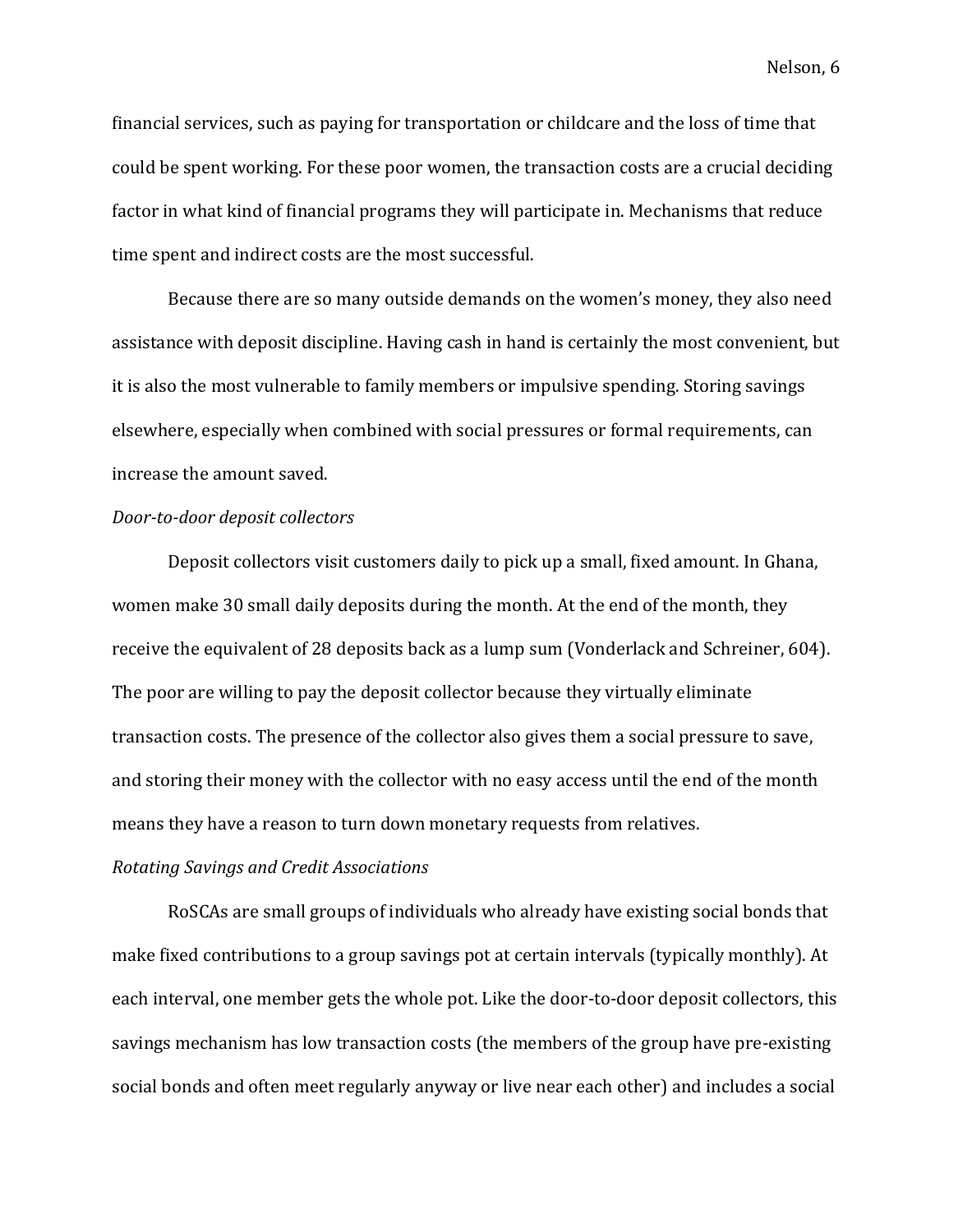pressure to save. Those who don't contribute are socially shamed and may be removed from the group (Vonderlack and Schreiner, 605).

#### *Storing Value in Non-Financial Items*

The poor often purchase non-financial items such as jewelry or livestock as a storage of value. These items can be quickly sold for cash if needed. Transaction costs are typically low, usually consisting of a one-time purchase of the high value item. The temptation to "withdraw" or quickly sell off the item is low because it may take time to find a buyer at a good price. However, these investments can depreciate or be stolen (especially if kept at home).

## *Lessons from Informal Savings Mechanisms*

These informal mechanisms are extremely useful in helping poor women save, especially in environments that lack access to any formal mechanisms. However, these mechanisms cannot replace the advantages offered by formal savings – namely, greater safety, higher rates of return, and quicker access to funds. (Vonderlack and Schreiner, 605). These informal mechanisms have no institutional reinforcement. Deposit collectors may run off with their depositors money. RoSCAs have been shown to be vulnerable to embezzlement. Cattle or jewelry can be stolen by outsiders or even family members. In developed countries, most people choose formal savings products when available due to the increased security of their funds.

The poor desire a way to save so much that they are willing to pay for it, as shown through the use of deposit collectors. Formal savings would give them more attractive options with greater returns. Non-financial stores of value depreciate in most cases, so the savings has a declining value over time. Formal savings products provide a savings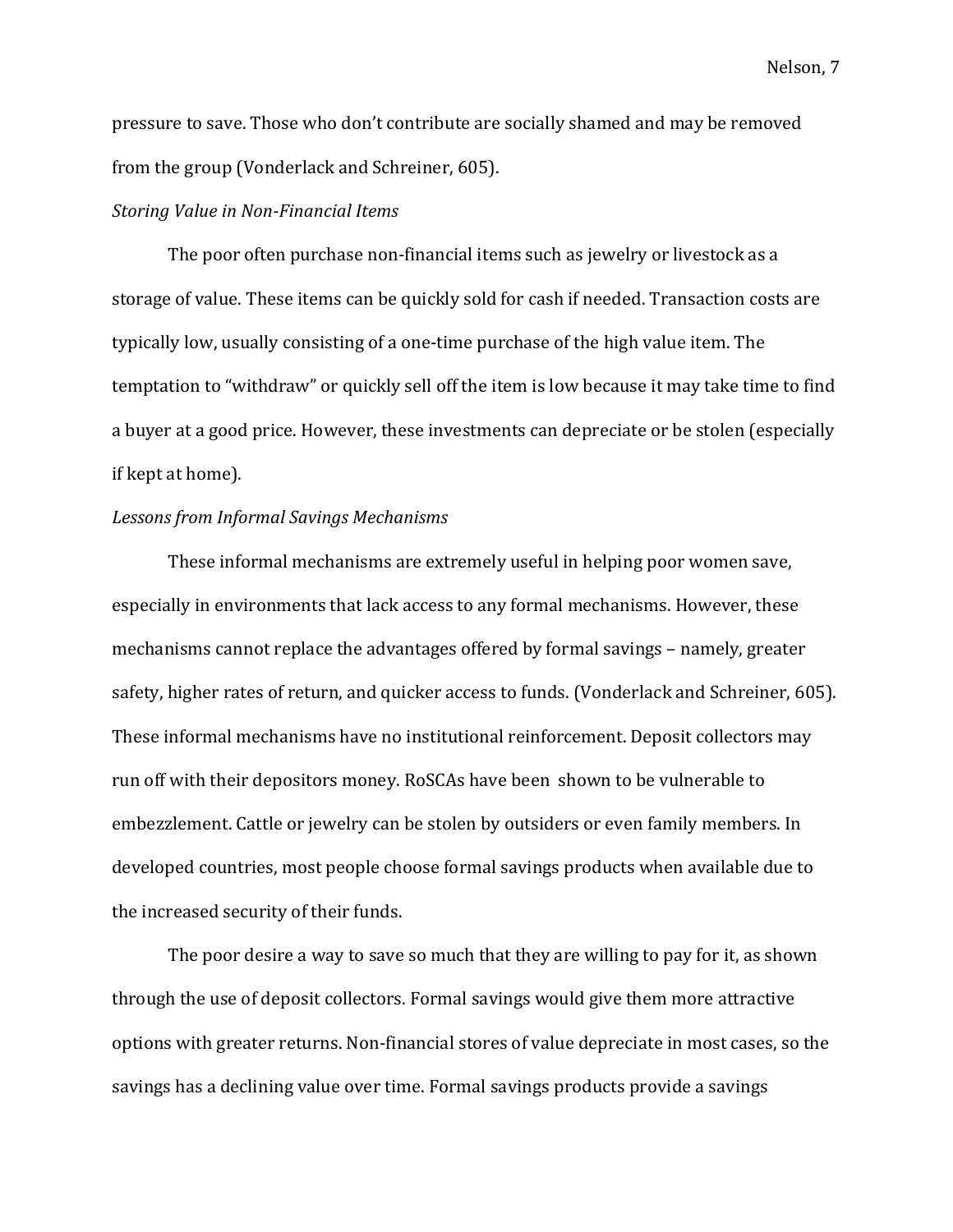mechanism that offers positive interest rates. Additionally, formal savings products offer easier access to funds. Deposit collectors only return funds at the end of the month, and RoSCA participants must wait their turn to receive the pot. In the meantime, they are completely on their own without access to their savings if there is an emergency.

Formal savings also has the potential to empower women to take control of their own finances. Formal services can assist women in accumulating savings secretly or at least without the influence of family members. This can strengthen their autonomy and position within the household, as well as provide a safety cushion in the case of widowhood or abandonment. Formal savings can also assist with savings discipline by creating terms by which the saver must abide or implementing "bonuses" or incentives to save. While it is difficult to target a group that relies heavily on informal savings, there is clear evidence that there is both a need and a desire for formal savings products among women in the developing world.

# **What Currently Exists in the Marketplace: Formal Savings Products**

Conventional savings accounts that are common in the developing world are not appropriate for a developing world context. In Zimbabwe, many women choose to save in informal groups like RoSCAs, even when bank accounts are available, because these informal groups offer required discipline that is facilitated through social pressure and they can save in very small increments (Chamlee-Wright, 992). Successful formal savings products need to tap into and improve upon the qualities that make informal mechanisms popular.

*Common Saving Products: Safe Deposit Boxes and Matched Savings Accounts*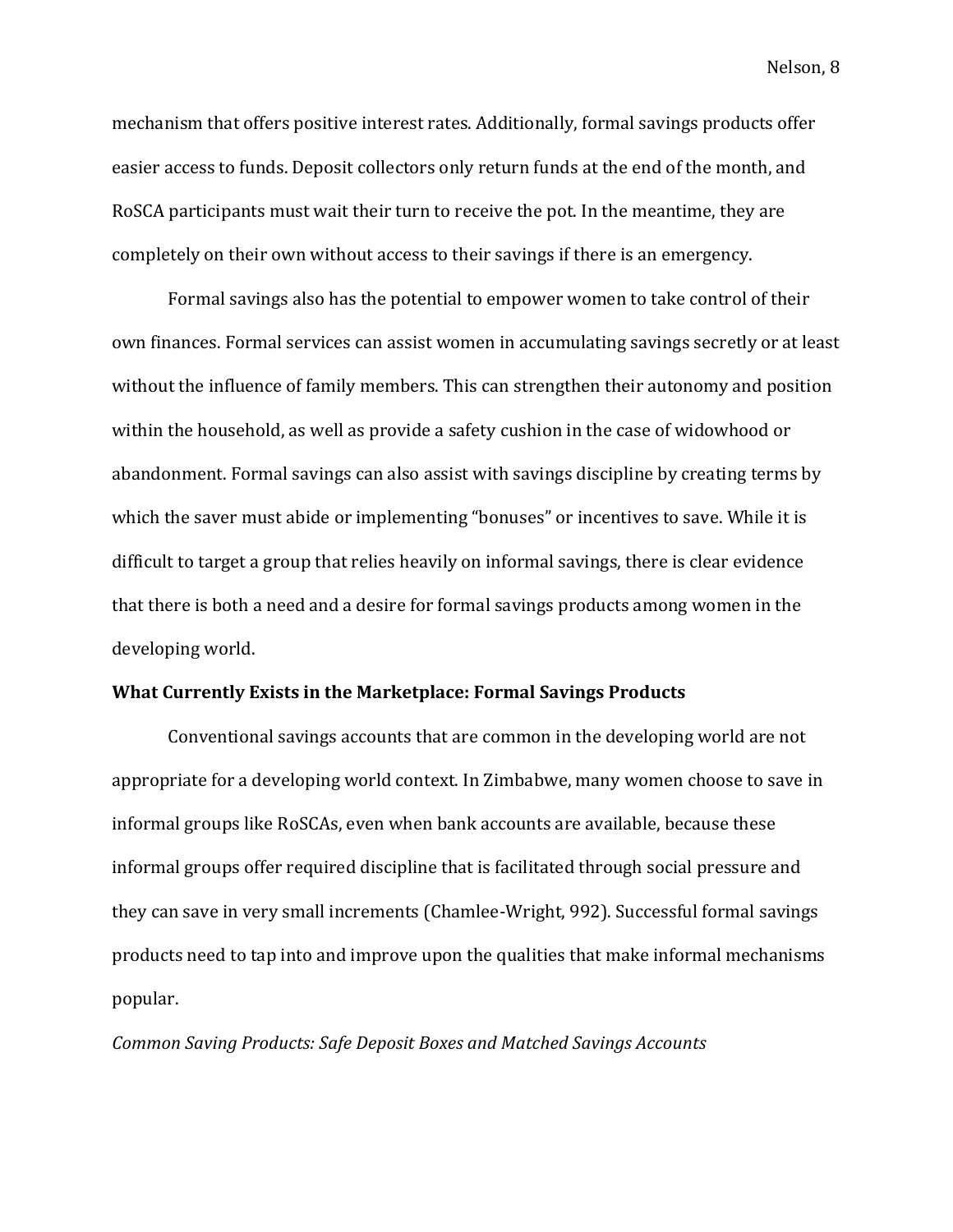Safe deposit boxes and matched savings accounts are two of the most common formal savings products offered to women in the developing world. Safe deposit boxes allow women to keep physical goods and cash out of hand and yet still easily accessible. This reduces demand on funds from family members and keeps cash away from spouses who may spend it unwisely. However, cash stored in savings deposit boxes does not earn interest and the costs of maintaining physical safe deposit boxes may not be worth it to the bank or MFI serving the poor.

Matched savings accounts are one of the most popular and effective tools for savings currently employed in developing countries. Matched savings accounts offer a reward or bonus to clients who save a certain amount under guidelines outlined in the account. There may be a specific time-frame or goals that need to be met. Or the money may only be used for a specific purpose, such as school fees or a religious holiday (however this is difficult to enforce). Depending on their terms, matched savings accounts can help the poor set goals and use their savings wisely. They also have the ability to be tailored towards women's concerns, such as education, to make them more accessible to that particular demographic. Several types of matched savings accounts currently in place around the world are outlined below.

## *Innovative Formal Savings Products*

Several enterprises in the developing world have developed innovative formal savings products that attempt to address the needs of poor women:

*SafeSave Bangladesh* – SafeSave has attempted to combine the formal with the informal by emulating the deposit collector model. Door-to-door collectors were hired to visit clients daily and either collect deposits or take requests for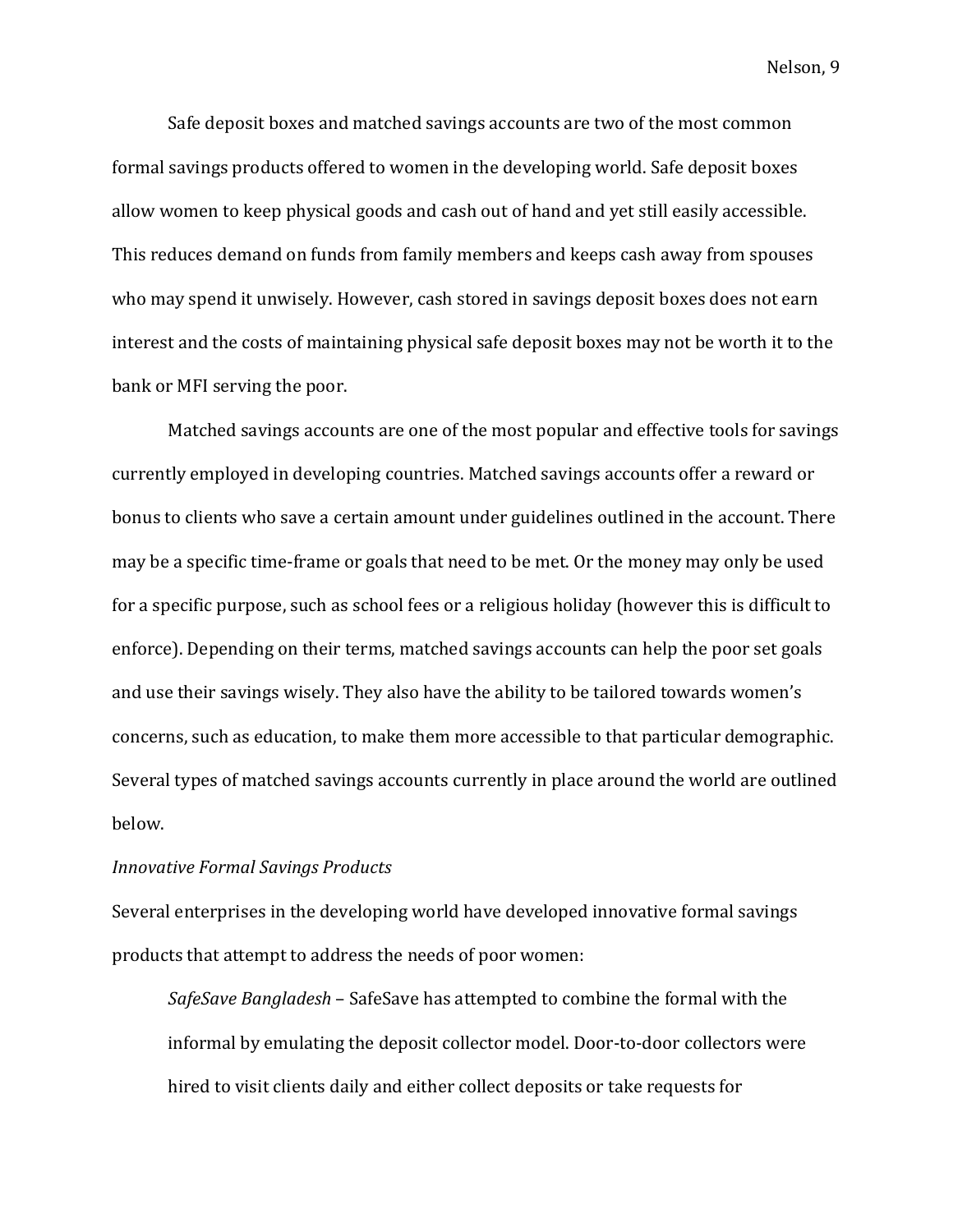withdrawals to be delivered. This model offers low transaction costs but does not assist with savings discipline or help women keep their finances private and away from husbands or family members (Vonderlack and Schreiner, 606).

*Women's Savings Account by Guayacan Credit Union in Guatemala* – Women's Savings Accounts are targeted to women who are saving for birthdays, holidays, and other family-oriented events. They choose an amount they wish to save each moth and define a length of time during which they want to save. If they meet their goal, they receive interest on their savings (the interest is higher than other regular accounts). Guayacan also employs deposit collectors collect funds monthly (Ashraf et al, 16). *Om Sap Thawisin Savings Card Deposits by Bank for Agriculture and Agricultural Cooperatives (BAAC) in Thailand* – BAAC offers a lottery style savings card. Savings cards are purchased by clients, and when the card matures in three years, the client withdraws their savings with interest. While possessing the card, clients are entered into a lottery for a monetary bonus every three months. Winners are drawn based on the serial number of the card, so the more cards a person possesses, the higher chance they have of winning (Ashraf et al, 16).

*SIMPEDES and SIMASKOT Accounts by Bank Rakyat Indonesia* – Bank Rakyat's most popular savings accounts are known for their flexibility. Clients have unlimited withdrawals, no minimum balance, and earn a positive interest rate. Account holders participate in a lottery that holds a prize drawing twice a year (Ashraf et al, 16).

*Education Savings Accounts by Bandesarollo Microempresas in Chile* – The Education Savings Accounts give clients the opportunity to enact a long-term educational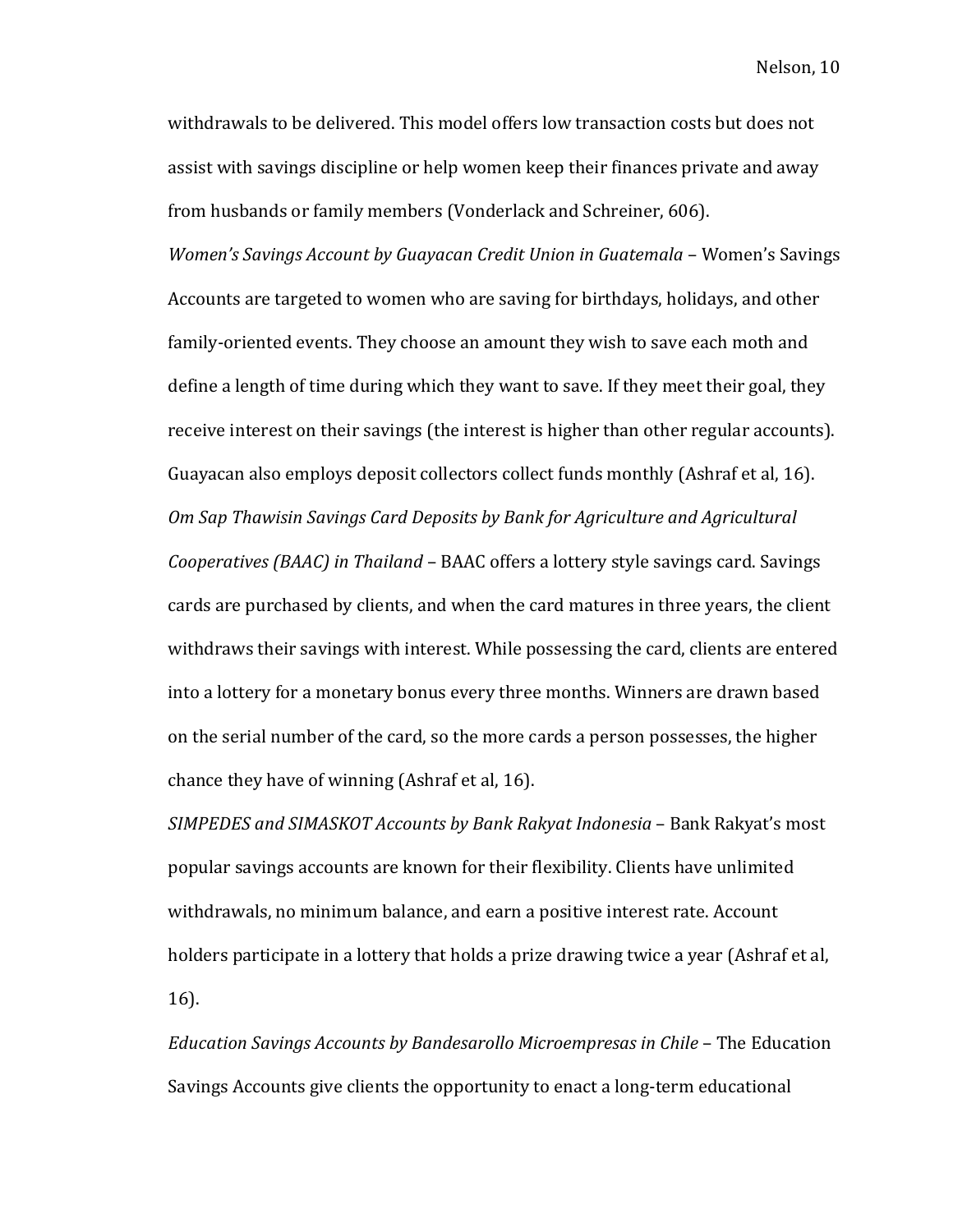savings plan for their children's school fees. The account has a maximum of six withdrawals per year and assists clients in mapping out a concrete savings plan (Ashraf et al, 16).

Each of these savings products is innovative and works to create savings solutions that target the needs of those at the bottom of the pyramid. However, there is little explicit focus on women, particularly those served by MFI women's committees.

## *Possible Application of Mobile Banking*

The use of mobile phones is widespread throughout the developing world. Interestingly, many of the phone users in the developing world are without easy access to financial services (Donner and Tellez, 2008). It is estimated that there are actually more people with mobile phones than bank accounts across the developing world (Porteous, 2006). Many banks and social enterprises have attempted to harness this market opportunity by utilizing mobile banking to provide banking services to the poor and unbanked. Mobile banking is inherently more accessible and affordable because it only requires possession of a mobile phone and it eliminates the transaction costs associated with physically travelling to a bank. It also has the potential to allow women greater privacy, autonomy, and personal control over their finances. As long as the woman has her own phone and it is under her control, she can manage her own finances without interference. Mobile banking has the ability to address many of the obstacles that poor women face in terms of saving and should be explore further in the context of women's savings needs.

#### *Lessons from Formal Savings Products*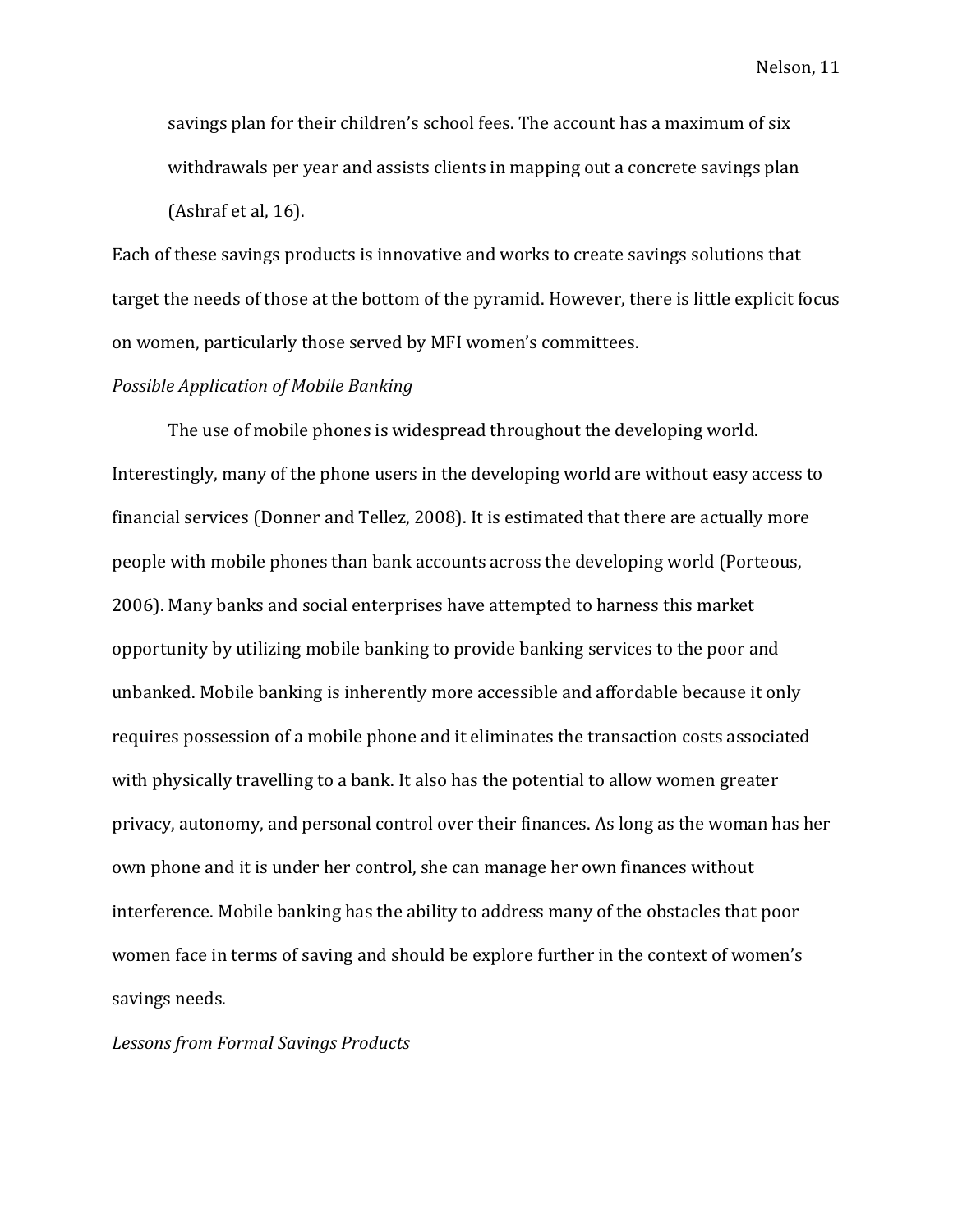There are a wealth of savings products out there that seek to address the needs of the very poor. Many are beginning to harness lessons from successful informal mechanisms such as deposit-collectors and RoSCAs to tap into what works in a developing world context. It appears that the most successful savings products assist in deposit discipline, reduce transaction costs, and allow financial autonomy within a formalized structure with greater security.

## **Conclusion**

It is abundantly clear that poor women want to save. It is the responsibility of the development community to help create and environment to assist them in saving to the best of their ability. In turn, this will hopefully help the women accumulate enough financial assets to improve their lives and the lives of their families.

In order to create the most effective savings products, institutions need to understand the needs of their market. The best products should take into account women's economic behavior and priorities, their social constraints, and the pre-existing informal products that have been successful. Informal savings mechanisms are a useful template because they demonstrate what these women are comfortable with. Of particular interest are the RoSCAs because they function in a group setting, a dynamic that MFIs already work with in their women's committees. However, RoSCAs don't necessarily help women accumulate savings for their future independently. This demonstrates that there is a place for many different kinds of savings products in the developing world that address different needs.

By the same token, MFIs are one tool in a bigger toolbox towards increasing financial inclusion. However, MFIs are very established throughout the world, already have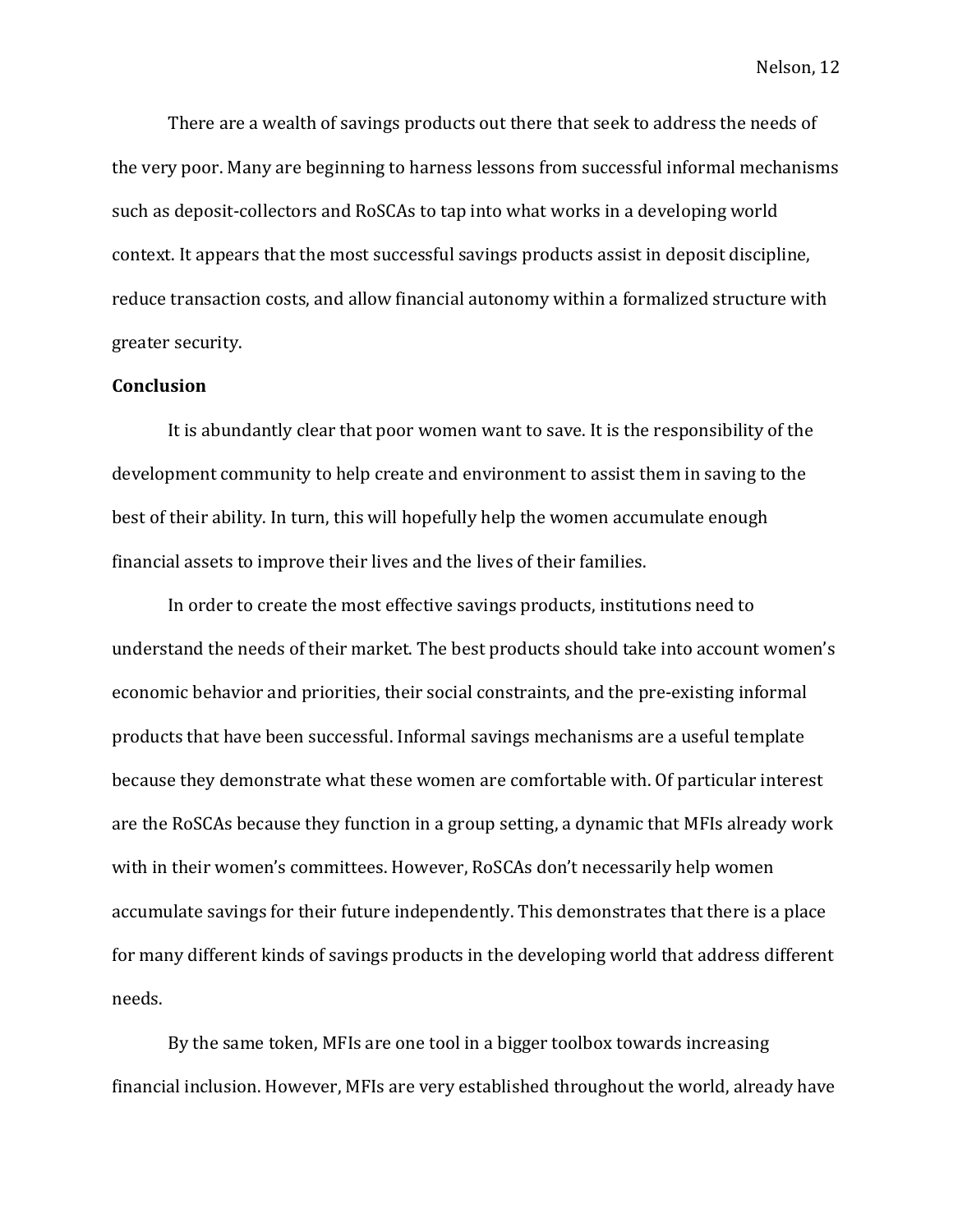connections and relationships with rural women. Working with MFIs to incorporate welltailored savings products represents a fruitful opportunity to take a step towards greater financial inclusion through savings.

While it is extremely important to create savings products that address poor women's needs and fit with their context, it also essential to educate them on how to save and why saving is important. The most successful products should involve some form of education to change behaviors as well as offer services.

Finally, while this examining women's economic behavior in general and the social pressures on women in the developing world can give us some idea of what would be successful, the best tailored savings products can only be created after the economic behavior of women in developing countries has been studied more extensively.

#### **Author's Note**

I hope to extend this research into a further analysis of the intersection between the economic behavior of women (particularly in regards to saving) and how it can be harnessed towards effective savings products in my honors thesis. Because there is very little specific information on the economic behavior of women in developing countries, I may propose a possible economic experiment around these themes as a part of the thesis.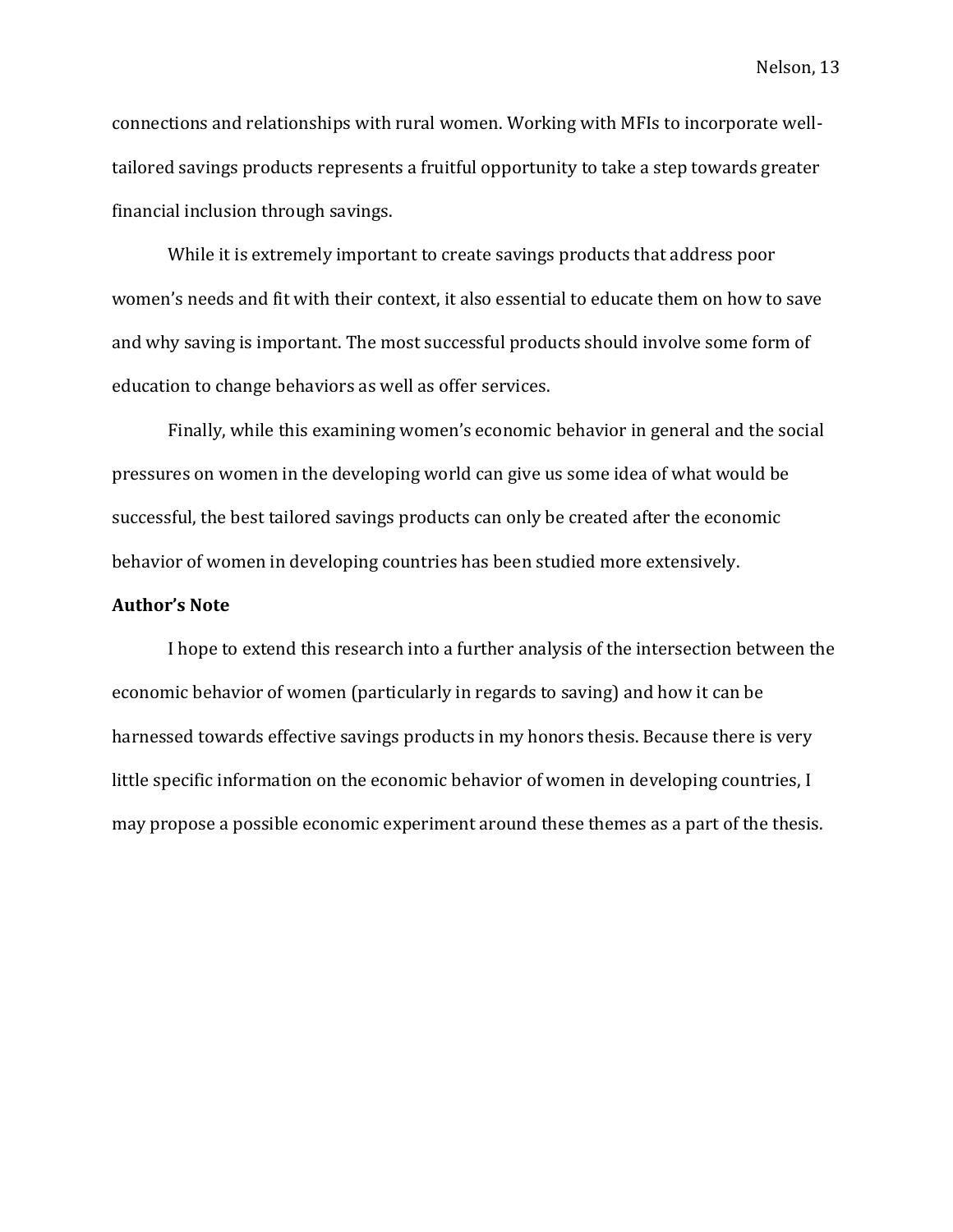# **References**

Ashraf, Nava, Natalie Gons, Dean S. Karlan, and Wesley Yin. "A Review of Commitment Savings Products in Developing Countries." *Harvard Business School*. 9 June 2003. Web. 5 Dec. 2012.

Banerjee, Abhijit V., and Esther Duflo. *Poor Economics: A Radical Rethinking of the Way to Fight Global Poverty*. New York: PublicAffairs, 2011. Print.

"Banking in the Developing World: The Poor Are Different." *Feast and Famine: Demography and Development Blog*. The Economist, 20 Apr. 2012. Web. 05 Dec. 2012.

Biggart, Nicole W. "Banking on Each Other: The Situational Logic of Rotating Savings and Credit Associations." *Advances in Qualitative Organizational Research* 3 (2001): 129-53. Print.

Calcut, Taea. "MFIs Financial Products and Services: An Overview of SP Report Data."*Social Performance Indicators Blog*. 01 Feb. 2010. Web. 28 Nov. 2012.

Chamlee-Wright, Emily. "Savings and Accumulation Strategies of Urban Market Women in Harare, Zimbabwe." *Economic Development and Cultural Change* 50.4 (2002): 979-1005. Print.

DeNoose, Chris. "Bringing the Hidden Giants to the Footlight: The Role of Savings and Retail Banks in Increasing the Level of Access to Financial Services."*MicroBanking Bulletin* 15 (2007): 15-18. Print.

Donnelly, Stephen. *Underinvestment in Savings-Led Microfinance: A Costly Market Failure*. Thesis. Harvard Kennedy School, 2008. Print.

Donner, Jonathan, and Camilo Andres Tellez. "Mobile Banking and Economic Development: Linking Adoption, Impact, and Use." *Asian Journal of Communication* 18.4 (2008): 318-32. Print.

Eckel, Catherine C., and Philip J. Grossman. "Differences in the Economic Decisions of Men and Women: Experimental Evidence." *Handbook of Experimental Economics Results*. Vol. 1. 2008. 509-19. Print.

Griskevicius, Vladas, Joshua M. Tybur, Joshua M. Ackerman, Andrew W. Delton, Theresa E. Robertson, and Andrew E. White. "The Financial Consequences of Too Many Men: Sex Ratio Effects on Saving, Borrowing, and Spending."*Journal of Personality and Social Psychology.* Print.

Hogarth, Jeanne, Amberly Hazembuller, and Michael Wilson. "How Much Can the Poor Save?" Federal Reserve Board.